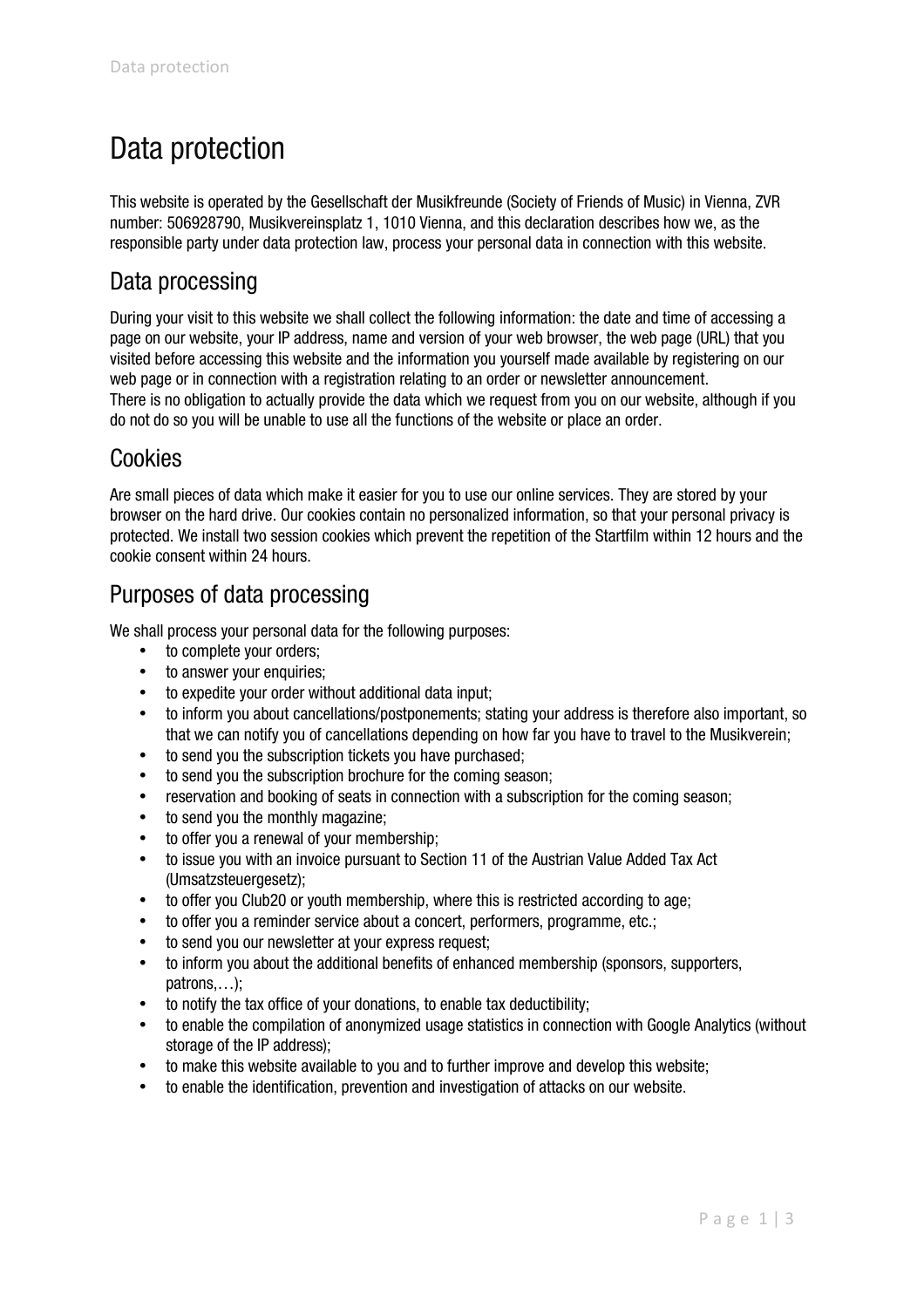## Legal bases of data processing

The legal basis for the processing of your personal data is the performance of a contract or steps taken prior to entering into a contract (pursuant to Article 6 paragraph 1 (b) of the EU General Data Protection Regulation) as well as our overriding legitimate interest (pursuant to Article 6 paragraph 1 (f) of the EU General Data Protection Regulation), which is to fulfil the purposes stated in the section "Purposes of data processing" above.

## Transmission of your personal data

We shall not pass on any personal data to third parties, except for the following purposes:

- IT service providers engaged by us for support activities;
- ticketing service providers engaged by us for support activities;
- Post AG (postal service company); and other mail-order companies engaged by us;
- the respective credit card company, payment service provider chosen by you, or Bank Austria for SEPA direct debits to pay for your order; credit card clearing is undertaken by Wirecard. The Gesellschaft der Musikfreunde in Vienna shall not process any credit card data;
- our tax consultant for the fulfilment of our obligations under tax law.

Although these groups of recipients have access to personal data, they are not permitted to use these data for other purposes and are obligated to comply with the data protection provisions.

#### Duration of storage

Your personal data shall only be stored by us for as long as we consider reasonably necessary in order to achieve the abovementioned purposes and to the extent permitted under applicable law. We shall in any event store your personal data for as long as statutory storage periods are in force or limitation periods for potential legal claims have not yet expired. There shall only be a longer duration of storage insofar as this is necessary to investigate identified attacks on our website.

Whenever you log into our website we shall in any event only store your data for as long as your account exists and, thereafter, only for as long as legal obligations so require. Server logs, which store the IP addresses, shall be deleted after one month at the latest.

#### Your rights in connection with personal data

You are, inter alia, entitled (subject to the prerequisites of applicable law), (i) to check whether and which personal data concerning you we have stored and to receive copies of these data, (ii) to demand the correction, supplementation or deletion of your personal data, if such data are incorrect or have not been processed in conformity with the law, (iii) to demand that we restrict the processing of your personal data, and (iv) under certain circumstances, to object to the processing of your personal data or revoke your previous consent to such processing, (v) to demand data portability, (vi) to know the identity of third parties to whom your personal data are transmitted, and (vii) to submit a complaint to the competent authority.

#### Our contact details

Please contact us should you have any questions or concerns about the processing of your personal data:

Gesellschaft der Musikfreunde in Wien Musikvereinsplatz 1, 1010 Vienna datenschutz@musikverein.at Tel: +43 1 505 86 81 Fax: +43 1 505 94 09